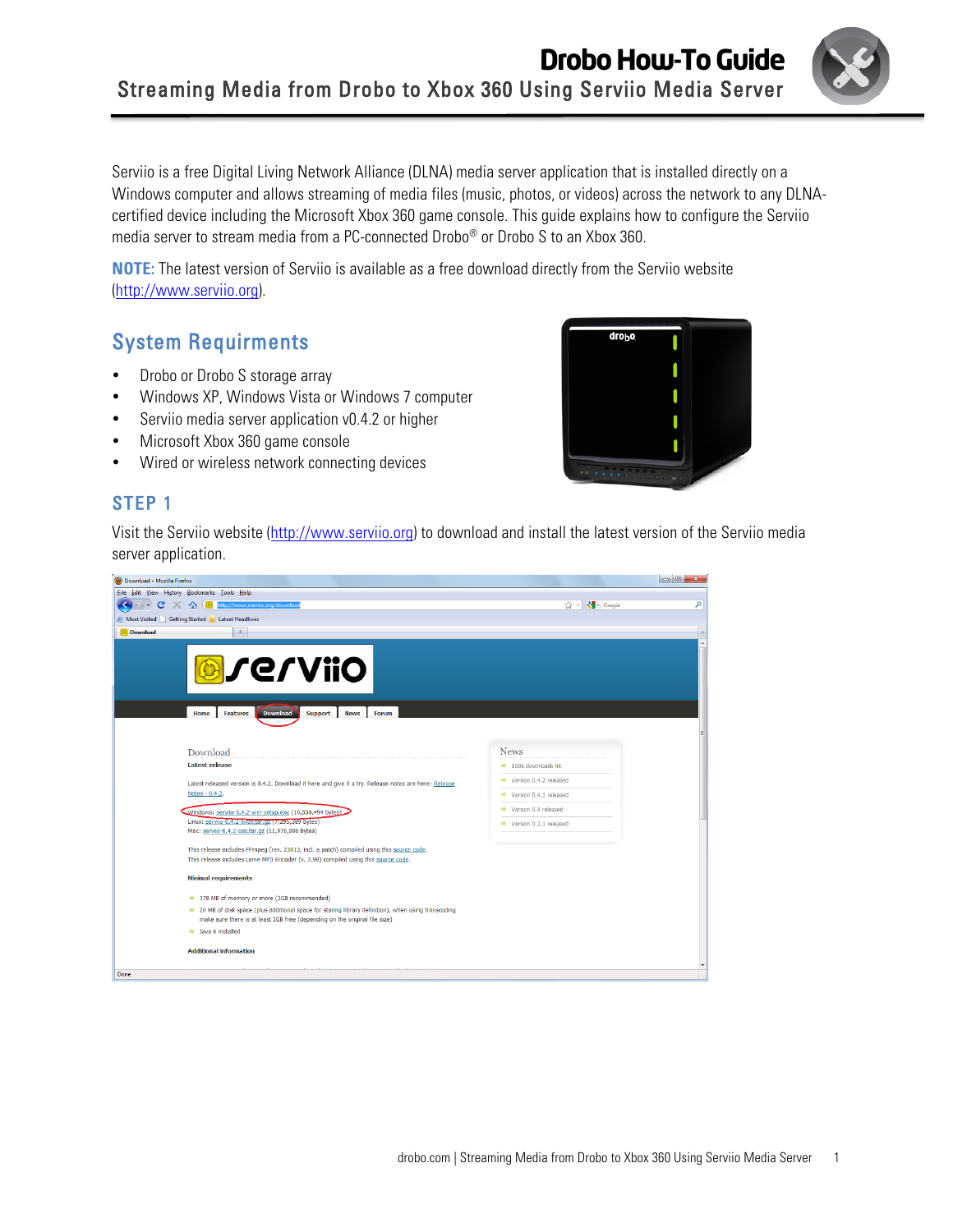

If you've already created media folders on your Drobo, you can skip to Step 4. Otherwise, navigate to a mounted Drobo or Drobo S volume and create three new folders titled **Music**, **Photos,** and **Videos.**

|                     | <b>N</b> > Computer >     |                                                       | $\bullet$ $\bullet$ Search Computer              |                                     | ام | $\bullet$                                 | $\bullet$ Computer $\bullet$ Drobo (J:) $\bullet$ |                                         | $\bullet$ $\bullet$ $\bullet$ Search Drobo ( <i>l</i> :)                                           |      |     |        | م         |
|---------------------|---------------------------|-------------------------------------------------------|--------------------------------------------------|-------------------------------------|----|-------------------------------------------|---------------------------------------------------|-----------------------------------------|----------------------------------------------------------------------------------------------------|------|-----|--------|-----------|
| Organize v          | System properties         | Uninstall or change a program                         | Map network drive >>                             | $\frac{1}{M}$<br>$\Box$<br>$\Omega$ |    | Organize v                                | Include in library                                | Share with $\blacktriangledown$<br>Burn | New folder                                                                                         |      | 图 + | $\Box$ | $\bullet$ |
| <b>DE Favorites</b> |                           | - Hard Disk Drives (7)                                |                                                  |                                     |    | <b>P</b> Sec Favorites                    | Name                                              |                                         | Date modified                                                                                      | Type |     | Size   |           |
| <b>Explorances</b>  |                           | Local Disk (C:)<br>23.9 GB free of 36.9 GB            | Local Disk (D:)<br>33.7 GB free of 36.9 GB       |                                     |    | $\triangleright$ $\blacksquare$ Libraries | Video<br>Photos<br><b>Music</b>                   |                                         | 1/12/2011 11:19 AM File folder<br>1/12/2011 10:56 AM File folder<br>1/12/2011 10:56 AM File folder |      |     |        |           |
| Computer            |                           | Local Disk (E:)                                       | Local Disk (F:)                                  |                                     |    | <b>Computer</b>                           |                                                   |                                         |                                                                                                    |      |     |        |           |
| <b>Gu</b> Network   |                           | 21.2 GB free of 36.9 GB<br>Local Disk (H:)            | 33.1 GB free of 36.9 GB<br>Vista Ultimate 32 (L) |                                     |    | <b>Gu</b> Network                         |                                                   |                                         |                                                                                                    |      |     |        |           |
|                     |                           | 19.2 GB free of 36.9 GB                               | 2.86 GB free of 36.9 GB                          |                                     |    |                                           |                                                   |                                         |                                                                                                    |      |     |        |           |
|                     |                           | Drobo (J:)<br>1.99 TB free of 1.99 TB                 |                                                  |                                     |    |                                           |                                                   |                                         |                                                                                                    |      |     |        |           |
|                     |                           | Devices with Removable Storage (1)                    |                                                  |                                     |    |                                           |                                                   |                                         |                                                                                                    |      |     |        |           |
|                     |                           | ▷ Network Location (2)                                |                                                  |                                     |    |                                           |                                                   |                                         |                                                                                                    |      |     |        |           |
|                     |                           |                                                       |                                                  |                                     |    |                                           |                                                   |                                         | m.                                                                                                 |      |     |        |           |
|                     | ASUS Workgroup: WORKGROUP | Memory: 4.00 GB<br>Processor: Intel(R) Core(TM) i5 CP |                                                  |                                     |    | ŠĨ                                        | 3 items                                           |                                         |                                                                                                    |      |     |        |           |

# STEP 3

Once you've created these folders, add all the videos, photos, and music you wish to share into each folder respectively. In this example the song *Silent Night* was added to the **Music** folder.

|                    |                               |                   |                     |                    |                      | $\mathbf{z}$<br>$-0$     |
|--------------------|-------------------------------|-------------------|---------------------|--------------------|----------------------|--------------------------|
| $\bullet$ M        | Computer > Drobo (J:) > Music |                   |                     | $4 +$<br>$\bullet$ | Search Music         | م                        |
| Organize -         | Include in library            | Share with $\sim$ | Play all<br>Burn    | New folder         |                      | $\circledR$<br>距 -<br>ΠI |
| <b>A</b> Favorites | ×<br><b>Name</b>              | ÷                 | Title               |                    | Contributing artists | Album                    |
| Libraries          | 02 Silent Night<br>D          | $\overline{2}$    | <b>Silent Night</b> |                    | Steve Eriquiaga      | A Winter's Solstice IV   |
| Computer           |                               |                   |                     |                    |                      |                          |
| <b>Gu</b> Network  |                               |                   |                     |                    |                      |                          |
|                    |                               |                   |                     |                    |                      |                          |
|                    |                               |                   |                     |                    |                      |                          |
|                    |                               |                   |                     |                    |                      |                          |
| 1 item             | $\overline{a}$                |                   | m                   |                    |                      | r                        |
|                    |                               |                   |                     |                    |                      |                          |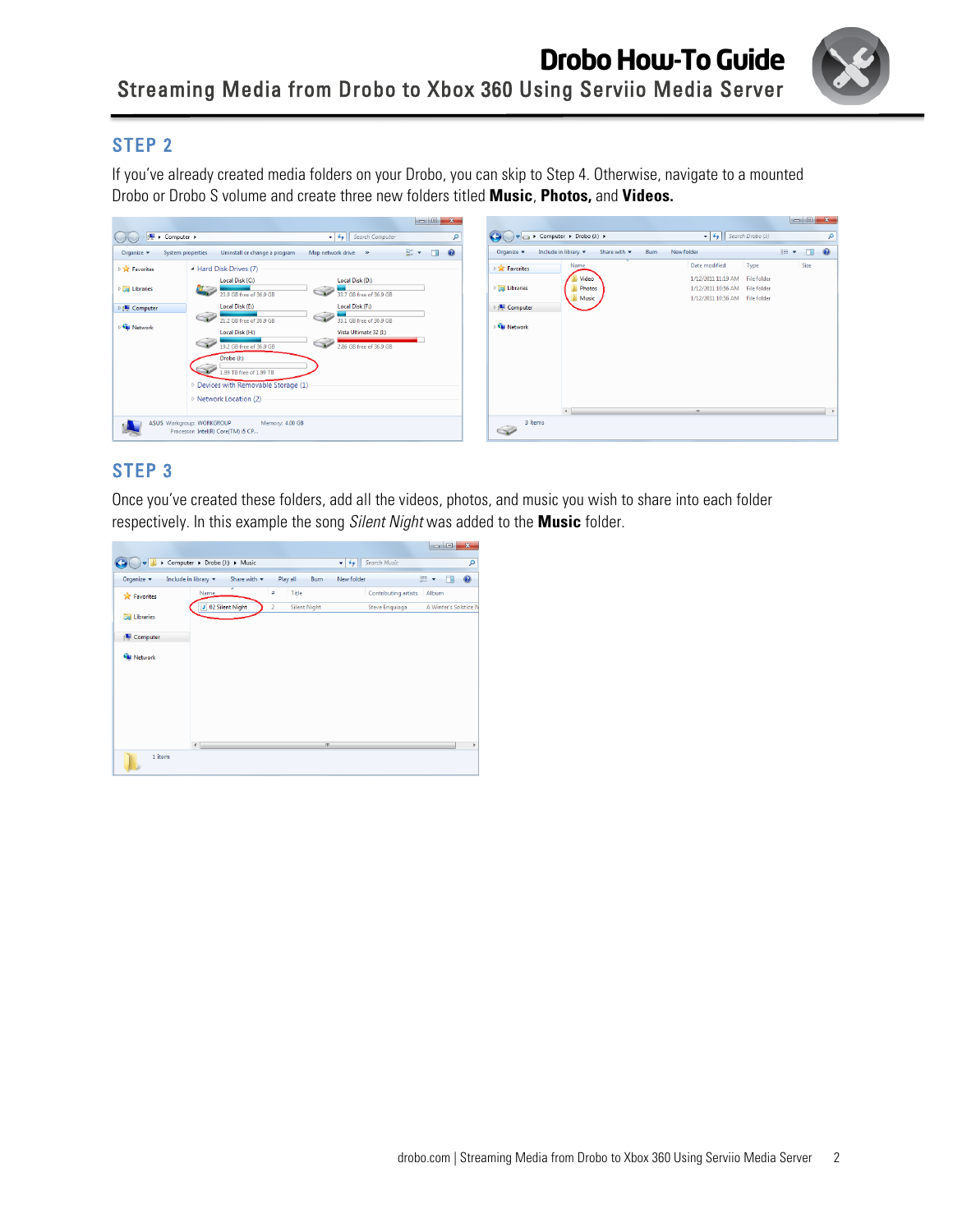

Open the newly installed Serviio application, navigate to the **Library** tab and select **Add local**. Select **Browse** from the Add Media Source window that appears.

| Shared folders                                                                                                                                                                                                                |       |       |                             |           |           |
|-------------------------------------------------------------------------------------------------------------------------------------------------------------------------------------------------------------------------------|-------|-------|-----------------------------|-----------|-----------|
| Select folders that you want to monitor for media files. Also select type of media files to be shared for each folder. The library can be<br>automatically monitored for new additions and updates to currently shared files. |       |       |                             |           |           |
|                                                                                                                                                                                                                               |       |       |                             |           |           |
| Folder                                                                                                                                                                                                                        | Video | Audio | Image                       | Online MD | Add local |
|                                                                                                                                                                                                                               |       |       |                             |           | Add path  |
|                                                                                                                                                                                                                               |       |       |                             |           | Remove    |
|                                                                                                                                                                                                                               |       |       |                             |           |           |
|                                                                                                                                                                                                                               |       |       |                             |           |           |
|                                                                                                                                                                                                                               |       |       |                             |           |           |
|                                                                                                                                                                                                                               |       |       |                             |           |           |
|                                                                                                                                                                                                                               |       |       |                             |           |           |
|                                                                                                                                                                                                                               |       |       |                             | 5         |           |
|                                                                                                                                                                                                                               |       |       | Refresh interval (minutes): |           |           |
| Force refresh                                                                                                                                                                                                                 |       |       |                             |           |           |
| Include hidden files<br>Library status<br>V Keep library automatically updated                                                                                                                                                |       |       |                             |           |           |

# STEP 5

Select **Drobo > Open** to open a window that shows available folders on your Drobo. Select **Music > Open** and repeat this step for the **Photos** and **Video** folders.

| <b>O</b> Open             |                                                                                                                | $\mathbf{x}$<br>$\mathbf{x}$<br>O Open                                                                             |
|---------------------------|----------------------------------------------------------------------------------------------------------------|--------------------------------------------------------------------------------------------------------------------|
|                           | $\blacksquare$<br>Look in: <b>ILL</b> Computer                                                                 | ・まず品品<br>Look in: Drobo (J:)                                                                                       |
| \$<br><b>Recent Items</b> | Local Disk (C:)<br>Local Disk (D:)<br>Local Disk (E:)<br>Local Disk (F:)                                       | Music<br>$\mathbb{R}$<br>Photos<br>Video<br><b>Recent Items</b>                                                    |
| Desktop                   | DVD RW Drive (G:)<br>Local Disk (H:)<br>Mista Illtimate 32 (I:)<br>$\blacksquare_0$ Drobo (J:)                 | Desktop                                                                                                            |
| E<br>My Documents         | <b>Syd (Wiles)</b> (Y:)<br>sqa (\\files) (Z:)                                                                  | <b>I</b><br>My Documents                                                                                           |
| 嗅<br>Computer             |                                                                                                                | I.<br>Computer                                                                                                     |
| Q<br>Network              | File name:<br>$\vert$ ): \<br>Open<br>Files of type:<br><b>All Files</b><br>Cancel<br>$\overline{\phantom{a}}$ | Q<br>$\mathbf{E}$<br>File name:<br>Open<br>Network<br>Files of type:<br><b>All Files</b><br>Cancel<br>$\mathbf{r}$ |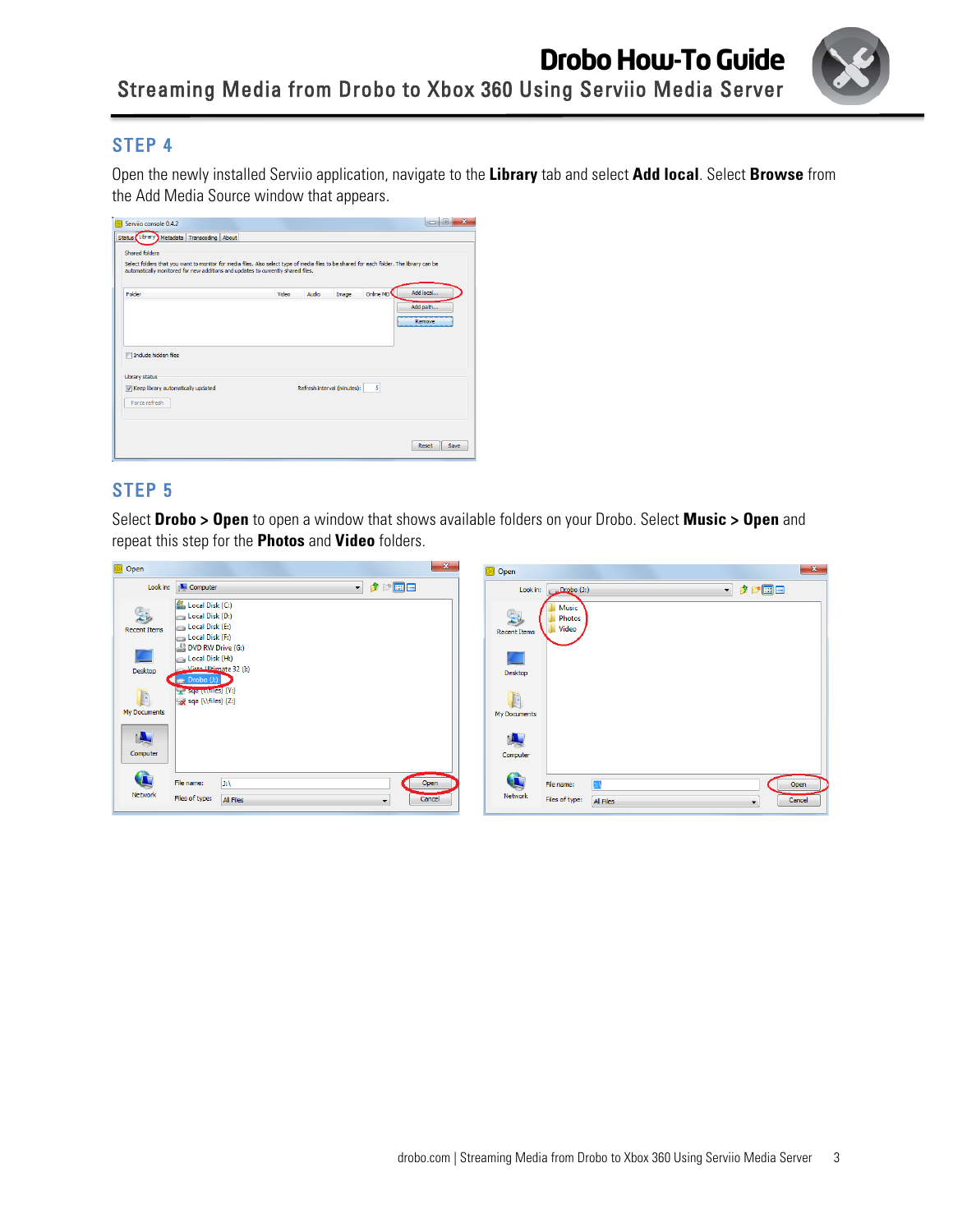

The Library tab should now show the three mounted **Music**, **Photos**, and **Video** folders. Select the appropriate media type as show below and click **Save** to retain the settings.

| Servijo console 0.4.2<br>Library   Metadata   Transcoding  <br>About<br><b>Status</b><br>Shared folders<br>Select folders that you want to monitor for media files. Also select type of media files to be shared for each folder. The library can be<br>automatically monitored for new additions and updates to currently shared files. |       |       |                             |           | $\overline{\mathbf{x}}$<br>回<br><b>I</b> o |
|------------------------------------------------------------------------------------------------------------------------------------------------------------------------------------------------------------------------------------------------------------------------------------------------------------------------------------------|-------|-------|-----------------------------|-----------|--------------------------------------------|
| Folder                                                                                                                                                                                                                                                                                                                                   | Video | Audio | Image                       | Online MD | Add local                                  |
| J: Music<br>J: \Photos                                                                                                                                                                                                                                                                                                                   |       | M     | Ø                           |           | Add path                                   |
| J: Wideo                                                                                                                                                                                                                                                                                                                                 | V     |       |                             |           | Remove                                     |
| Include hidden files<br>П<br>Library status                                                                                                                                                                                                                                                                                              |       |       |                             |           |                                            |
| V Keep library automatically updated<br>Force refresh                                                                                                                                                                                                                                                                                    |       |       | Refresh interval (minutes): | 5         |                                            |
|                                                                                                                                                                                                                                                                                                                                          |       |       |                             |           | Save<br>Reset                              |

## STEP 7

Select the **Status** tab in the Serviio console. Then select **Xbox 360** in the **Render Profile** scrolling list, and click **Save**.

| Status Library   Metadata   Transcoding   About                                                                                                                           |                                                                                                                                           |
|---------------------------------------------------------------------------------------------------------------------------------------------------------------------------|-------------------------------------------------------------------------------------------------------------------------------------------|
| Server Status                                                                                                                                                             | Below is the status of the UPnP/DLNA server. Feel free to start/stop the server. The actual Serviio process is not affected.              |
| Server Status: Running<br>Start server<br>Stop server                                                                                                                     |                                                                                                                                           |
| Renderer Profile<br>particular communication protocol.                                                                                                                    | Select an appropriate rendering device profile. It will affect how Servijo communicates with the device. Particular devices may require a |
| <b>XBox 360</b>                                                                                                                                                           |                                                                                                                                           |
|                                                                                                                                                                           |                                                                                                                                           |
| LG BD player<br>Playstation 3<br>Samsung TV (A-series)<br>Samsung TV (B-series)<br>Samsung TV / player (C-series)<br>Sony BD Player<br>Serry brevia TV<br><b>XBox 360</b> | ۸                                                                                                                                         |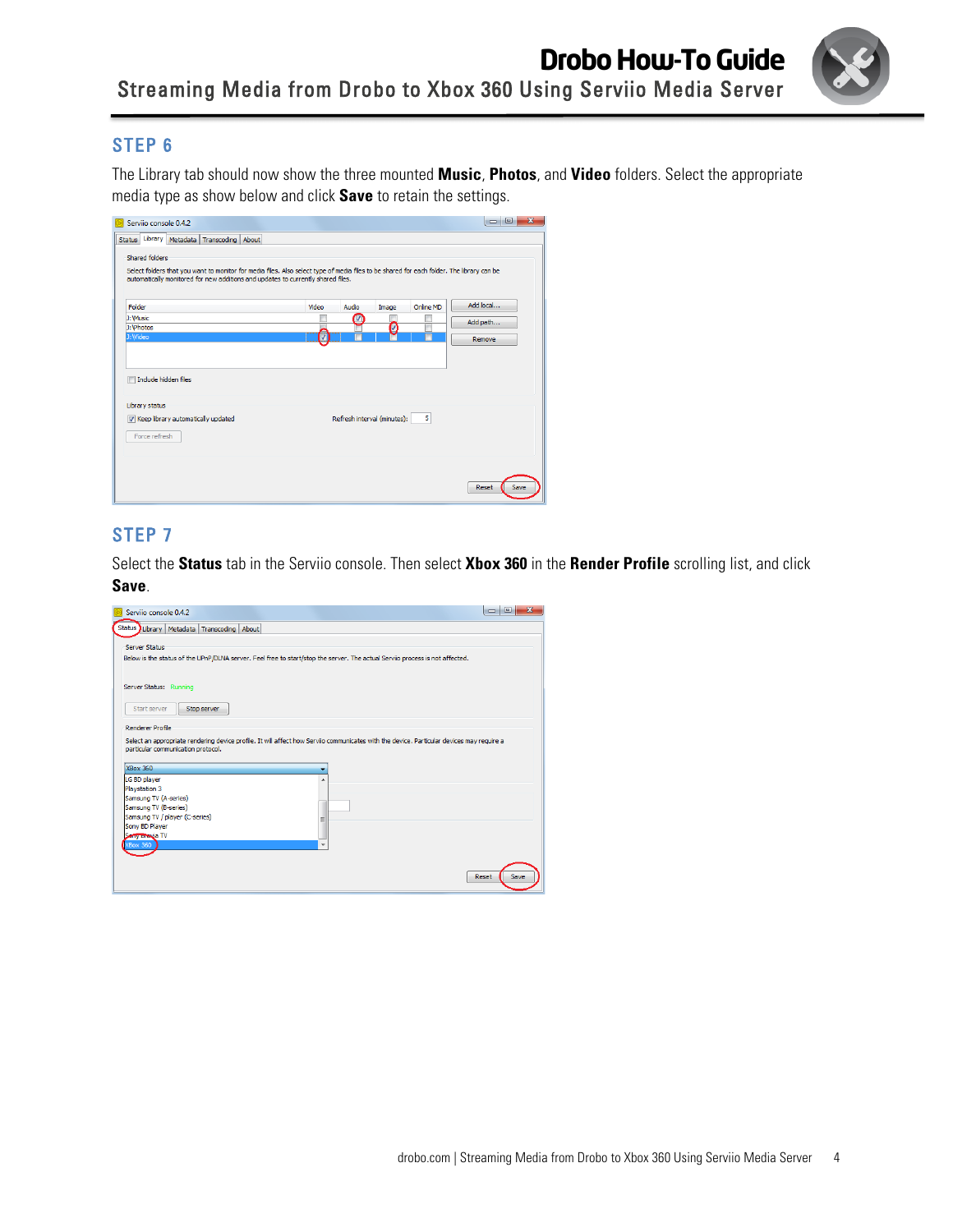

Go to the Xbox 360 console, navigate to **My Xbox,** and select **Music Library**, **Picture Library**, or **Video Library** depending on the type of media you want to view or play.



# STEP 9

When you are prompted to select a source, select **Serviio**.

**NOTE:** If you don't see the Serviio media server, select **Test Connection** to ensure that the Xbox 360 game console is connected to the Serviio media server.